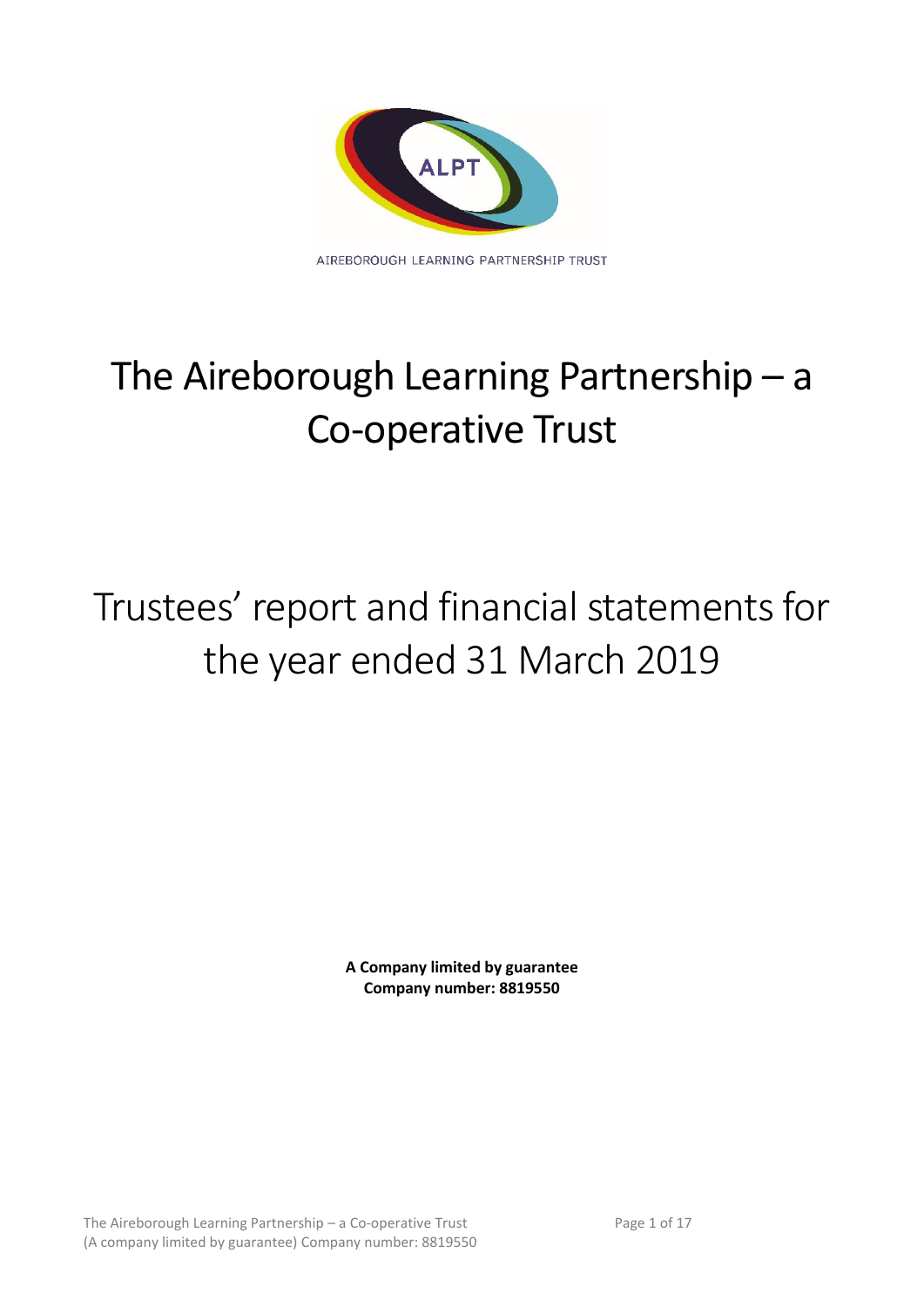# Contents

| Report of the Trustees (incorporating the Directors' report) for the year ended on 31 March 20195          |  |
|------------------------------------------------------------------------------------------------------------|--|
|                                                                                                            |  |
|                                                                                                            |  |
|                                                                                                            |  |
|                                                                                                            |  |
|                                                                                                            |  |
|                                                                                                            |  |
|                                                                                                            |  |
|                                                                                                            |  |
|                                                                                                            |  |
|                                                                                                            |  |
|                                                                                                            |  |
|                                                                                                            |  |
|                                                                                                            |  |
|                                                                                                            |  |
|                                                                                                            |  |
|                                                                                                            |  |
|                                                                                                            |  |
|                                                                                                            |  |
|                                                                                                            |  |
| Statement of financial activities, incorporating the income and expenditure account, for the year ended 31 |  |
|                                                                                                            |  |
|                                                                                                            |  |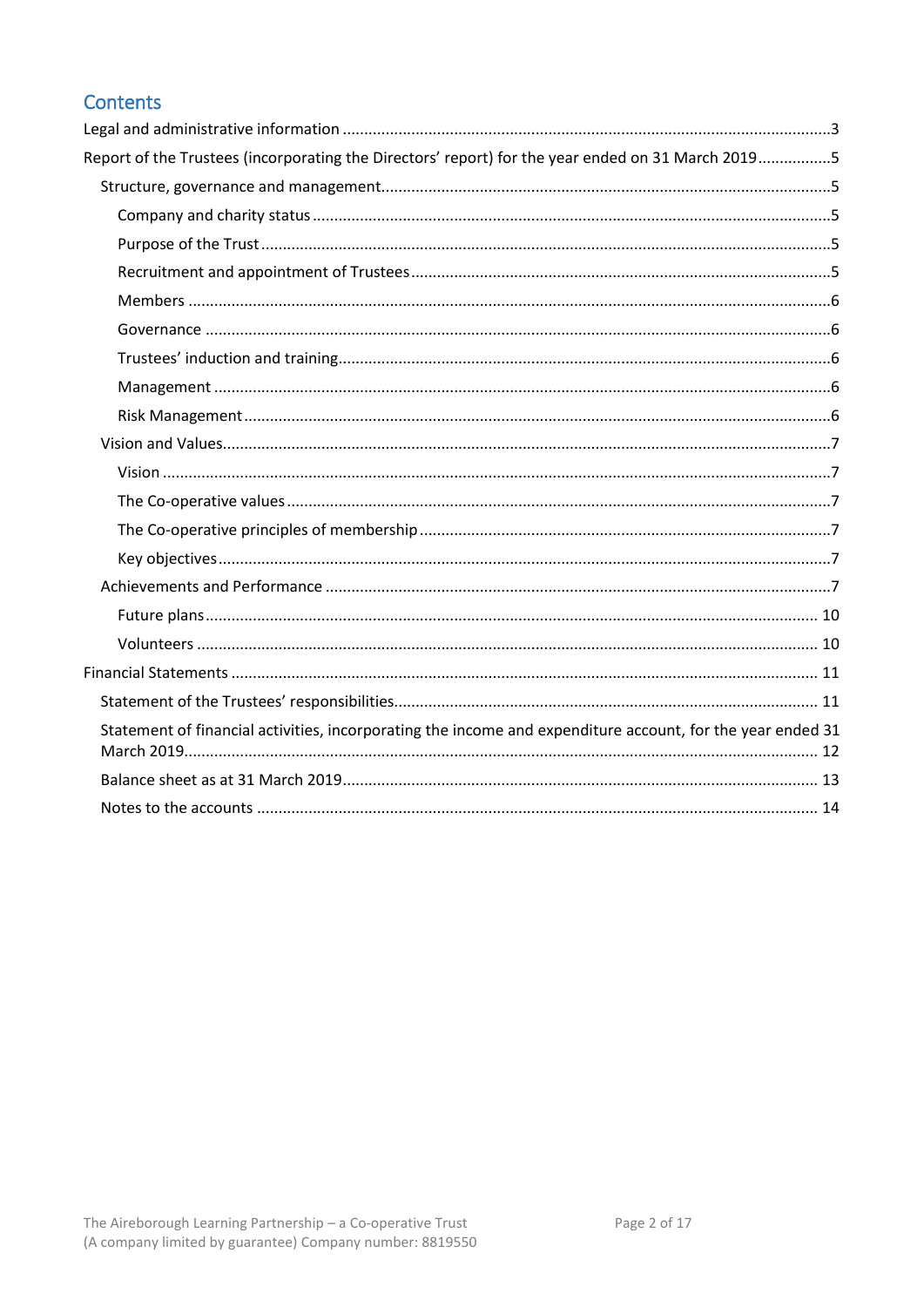# <span id="page-2-0"></span>**Legal and administrative information**

| <b>Company registration number</b> | 8819550                                                             |                                                  |
|------------------------------------|---------------------------------------------------------------------|--------------------------------------------------|
| <b>Registered office</b>           | Guiseley School. Fieldhead Road, Guiseley.                          | Jan 2019                                         |
|                                    |                                                                     |                                                  |
| <b>Trustees</b>                    |                                                                     | <b>Appointed/Resigned</b><br>during the year on: |
|                                    | <b>Alison A Anslow</b>                                              |                                                  |
|                                    | Simon D Armstrong                                                   |                                                  |
|                                    | Sally Buckton                                                       | Appointed on 1.9.18                              |
|                                    | Julie Beardwell<br><b>Maxine G Bell</b>                             | Resigned on 31.8.18                              |
|                                    | Paul Clayton                                                        |                                                  |
|                                    | Veronica H Dandy                                                    | Resigned on 31.8.18                              |
|                                    | Kirsten J Finley                                                    |                                                  |
|                                    | Jason King                                                          | Resigned on 25.2.19                              |
|                                    | Anne Lawton                                                         |                                                  |
|                                    | Dawn M Lowry<br>Delia Martin                                        |                                                  |
|                                    | Duncan Martin                                                       |                                                  |
|                                    | Dale Norris                                                         |                                                  |
|                                    | <b>Heather L Pinches</b>                                            |                                                  |
|                                    | Lisa Piotrowicz                                                     |                                                  |
|                                    | Kath Jennings                                                       | Appointed on 14.1.19                             |
|                                    | Jennifer J Place                                                    |                                                  |
|                                    | Jennifer A Rivas Pérez                                              |                                                  |
|                                    | Will Riley<br>Caroline E Sibson                                     | Appointed on 1.9.18                              |
|                                    | Lee Talbot                                                          | Appointed on 1.1.19                              |
|                                    | Simon R Toyne                                                       |                                                  |
|                                    | David JM Winters                                                    |                                                  |
| <b>Company Secretary</b>           | Richard Lewis-Ogden                                                 | Appointed 05 Feb 18                              |
| <b>Solicitors</b>                  | <b>DWF LLP</b>                                                      |                                                  |
|                                    | 1 Scott Place                                                       |                                                  |
|                                    | 2 Hardman Street                                                    |                                                  |
|                                    | Manchester<br>M33AA                                                 |                                                  |
|                                    |                                                                     |                                                  |
| <b>Member Schools</b>              | <b>Guiseley School</b>                                              |                                                  |
|                                    | <b>Guiseley Primary School and Aireborough</b><br>Children's Centre |                                                  |
|                                    | Queensway Primary School and Aireborough                            |                                                  |
|                                    | Children's Centre                                                   |                                                  |
|                                    | Rawdon Littlemoor Primary School                                    |                                                  |
|                                    | <b>Rufford Park Primary School</b>                                  |                                                  |
|                                    | <b>Tranmere Park Primary School</b>                                 |                                                  |
|                                    | Yeadon Westfield Infants School                                     |                                                  |
|                                    | Yeadon Westfield Junior School                                      |                                                  |
| <b>Partner Schools</b>             | <b>Benton Park School</b>                                           |                                                  |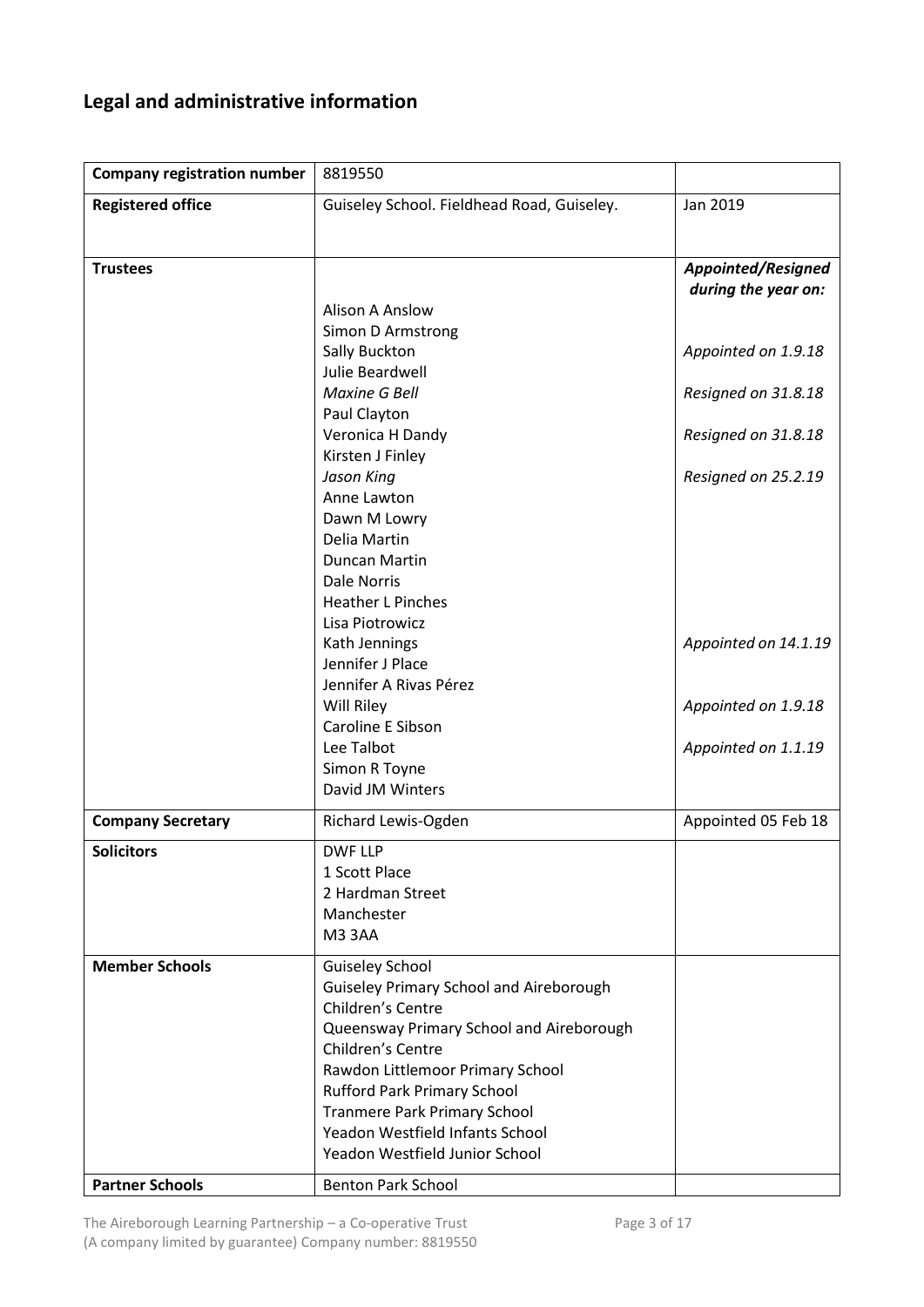|                              | Hawksworth C of E Primary School<br>Rawdon St. Peter's C of E VC Primary School<br>St. Oswald's C of E Primary School |  |
|------------------------------|-----------------------------------------------------------------------------------------------------------------------|--|
| <b>Partner Organisations</b> | Aireborough Children's Services<br>Leeds City Council<br><b>Leeds Trinity University</b>                              |  |
| <b>Co-operative Partner</b>  | SA Soccer Ltd. (Previously 5's Soccer Yeadon Ltd.)                                                                    |  |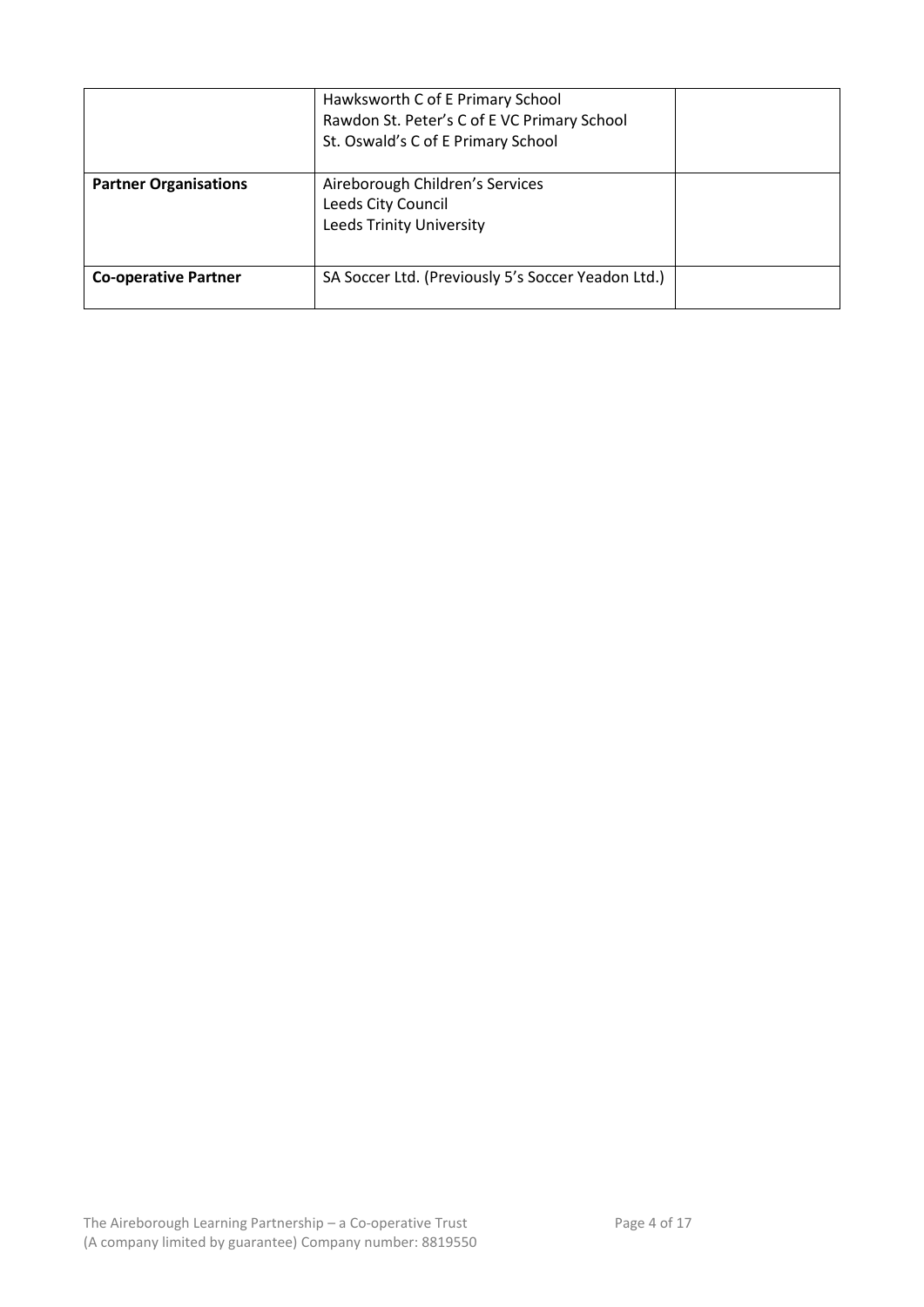# <span id="page-4-0"></span>**Report of the Trustees (incorporating the Directors' report) for the year ended on 31 March 2019**

The Trustees present their report and financial statements for the year ended 31 March 2019. The Trustees who are also directors for the Aireborough Learning Partnership Trust (ALPT) for the purposes of company law and who served during the period and up to the date of this report are set out on page 3.

# <span id="page-4-1"></span>**Structure, governance and management**

## <span id="page-4-2"></span>**Company and charity status**

The Aireborough Learning Partnership – a Co-operative Trust is a charitable Trust and company limited by guarantee created under the auspices of the School Standards and Framework Act 1998 and uses a DfE approved model Memorandum and Articles of Association. The company was registered on 18 December 2013 with company number 8819550 and is a private company limited by guarantee. As the ALPT is a Foundation Trust for the schools it is an exempt charity regulated by the DfE and therefore does not need to register with the Charities Commission.

# <span id="page-4-3"></span>**Purpose of the Trust**

The Trust was set up to act as the foundation of the Schools for the purpose of the School Standards and Framework Act 1998 and as such administers and manages the property and other assets of The Aireborough Learning Partnership - a Co-operative Trust for the public benefit as defined by the Memorandum and Articles of Association.

The purpose of the Trust is set out in the objects of the Articles of Association:

The Objects of the Trust are to advance the education of the learners at the Schools, to advance the education of other members of the community, and otherwise to benefit the community, it being acknowledged that in carrying out the Objects the Trust must (where applicable) have regard to its obligation to promote community cohesion under the Education Acts.

It is intended that:

- the curriculum and ethos of the Schools will place an emphasis on, and include a commitment to students learning about, the Co-operative values, with the aim of encouraging all learners to become better citizens, not only while they are learners but during the rest of their lives;
- the Schools will actively participate in the work and activities of The Schools Co-operative Society and provide and receive support through the mutual support network for schools established by The Schools Co-operative Society; and
- the Trust will be a member of The Schools Co-operative Society

# <span id="page-4-4"></span>**Recruitment and appointment of Trustees**

Members of the Trust's Board are directors for the purpose of company law and Trustees for the purpose of charity law. The composition of the Trustee board is as follows:

- 2 Trustees appointed by each of the Member Schools
- 1 Trustee appointed by each organisation designated<sup>1</sup> as a partner organisation
- 2 Trustees appointed by the Forum<sup>2</sup>from amongst their number and
- 1 Trustee appointed by or with the approval of The Schools Co-operative Society.

*Note 1: An organisation designated as a partner organisation in accordance with Article 13.1.4 of the Trust's Memorandum and Articles of Association.*

#### *Note 2: The Forum is a stakeholder group of people elected by each constituency of members. There have been no trustees appointed by the forum to date.*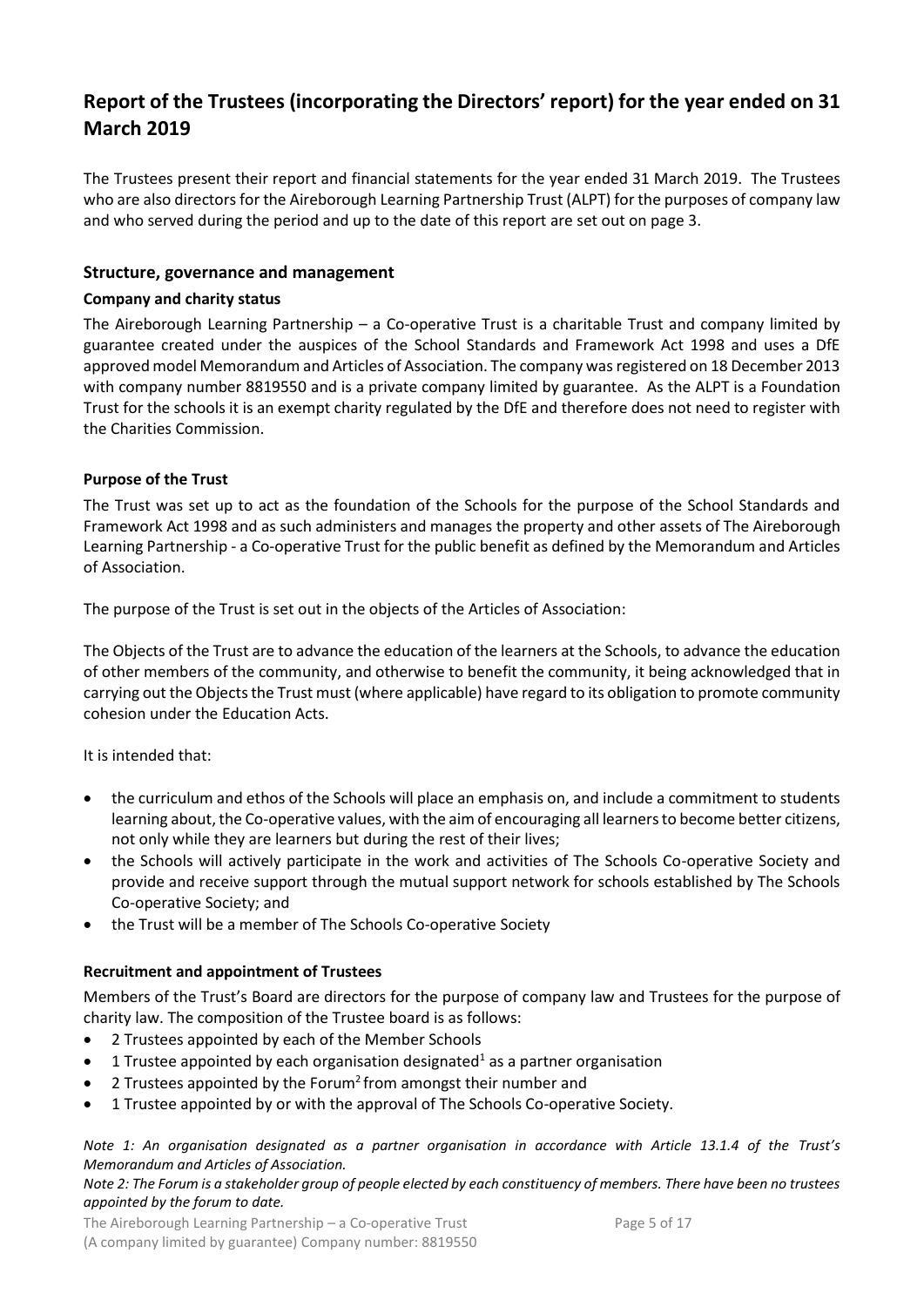# <span id="page-5-0"></span>**Members**

The subscribers to the Memorandum are the first members of the Trust.

Subject to any restrictions imposed by the Education Acts, membership of the Trust is open to any other individuals or organisations interested in promoting the Objects who qualify for membership of one of the constituencies specified below and are approved by the Trustees and consent in writing to become a member.

The Trust will have the following constituencies of members<sup>3</sup>:

- 1. a learners' constituency, open to learners currently registered at any of the Schools
- 2. a parents' and carers' constituency, open to any parent or registered carer of a learner currently registered at any of the Schools
- 3. a staff constituency, open to any person employed by any of the Schools
- 4. a local community constituency, open to any person who, in the absolute discretion of the Trustees, has a legitimate interest in any of the Schools
- 5. community organisations, open to any organisation, whether statutory, charitable, voluntary, or trading for social or commercial purposes, which in the absolute discretion of the Trustees, has a legitimate interest in any of the Schools

In addition, the Trust may have an Alumni constituency, open to anyone who was at any time a learner registered at any of the Schools.

# <span id="page-5-1"></span>**Governance**

The Trust Board meets at least three times a year and elects a Chair from amongst its number. During the year ended 31 March 2019 the Chair of the Trustee Board was Paul Clayton. The Trustee Board is responsible for the strategic direction and policy of the Trust.

### <span id="page-5-2"></span>**Trustees' induction and training**

All Trustees are provided with induction training, including reference to the SOGGS<sup>4</sup> guidance booklet which explains the responsibilities of a charity Trustee and where to find further information about being a company director. Trustees are referred to the Articles of Association of the Trust and required to make themselves familiar with the provisions contained within this document.

### <span id="page-5-3"></span>**Management**

During the year ended 31 March 2019 the Headteachers' group continued to work effectively on developing teaching and learning to meet the key objectives of the Trust:

- to raise standards and attainment for all children in the partnership
- to increase and create vibrant learning opportunities for all
- to create strong working relationships between all co-operative members
- to use resources in a more creative and collaborative way.

### <span id="page-5-4"></span>**Risk Management**

The Trustees have assessed the major risks to which the charity is exposed and continue to monitor the arrangements and systems in place to mitigate those risks. The Trustees seek appropriate advice, for example, through Leeds City Council who are partners of the Trust.

*Note 3: To date, no members have been formally admitted. Note 4: SGOSS is a charity that exists to recruit volunteers with transferable skills to join governing bodies in schools.*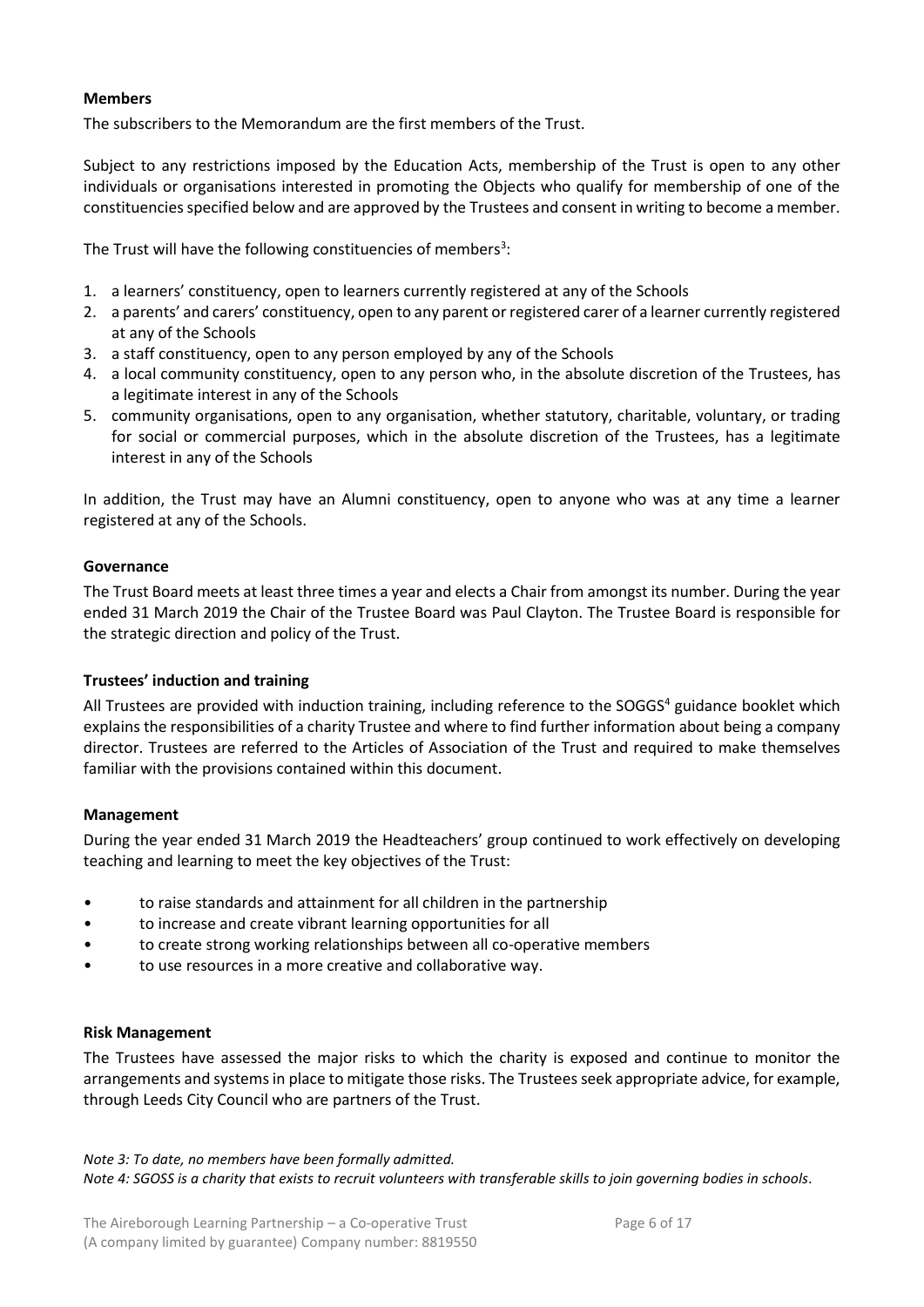# <span id="page-6-0"></span>**Vision and Values**

<span id="page-6-1"></span>**Vision**

The Trust's vision is:

# **Making a difference through: collaboration, aspiration, inclusion, challenge and reflection.**

# <span id="page-6-2"></span>**The Co-operative values**

Self-help, self-responsibility, democracy, equality, equity and solidarity.

# <span id="page-6-3"></span>**The Co-operative principles of membership**

Voluntary and open membership, democratic member control, member economic participation, autonomy and independence, education, training and information, cooperation among members, concern for the community.

# <span id="page-6-4"></span>**Key objectives**

- to raise standards and attainment for all children in the partnership
- to increase and create vibrant learning opportunities for all
- to create strong working relationships between all co-operative members
- to use resources in a more creative and collaborative way.

# <span id="page-6-5"></span>**Achievements and Performance**

During the year ended 31 March 2019 the Trustees met three times for formal Trustee board meetings and the Headteachers' group have met a further six times to develop the work on the key areas identified as:

- 1. Teaching and Learning, including Partnership
- 2. Development of Membership, Marketing, Events and Community
- 3. Resources

The Headteachers' group reports back to the Trustee Board through the minutes of the meetings. Reports on the achievements and performance are presented below.

### **Teaching and Learning**

Teaching and learning has continued to be the key area of work for the Trust. Since the last AGM Headteachers have continued to work together to develop 'shared review' activities across schools. This work has been quality assured/validated by Tim Richards, School Improvement Adviser for the primary schools. There was a particular focus on Pupil Premium provision and this is fed into a report delivered in July 2018. The gap in progress for Pupil Premium students across the Trust is 4 months in Early years rising to 20 months by the time students leave secondary school. Tim Richards work in this area focused on the barriers to learning that exist both in school and at home. This resulted in Trust schools exploring the ways in which they can further establish high expectations for all.

As a key aspect of the Pupil Premium review and as a response to proposals by Ofsted to develop the inspection framework to focus on the quality of curriculum, the Trust established the first joint training day which took place on 5<sup>th</sup> November 2018.

The highly successful training day involved a key note presentation from Andy Cope, who delivered a session on wellbeing and establishing routines that ensure a positive approach to education throughout the organisation. This was followed by a number of workshops in subject specific areas involving both primary and secondary staff across Key Stages 1-5. Staff collaborated in these workshops to establish a greater shared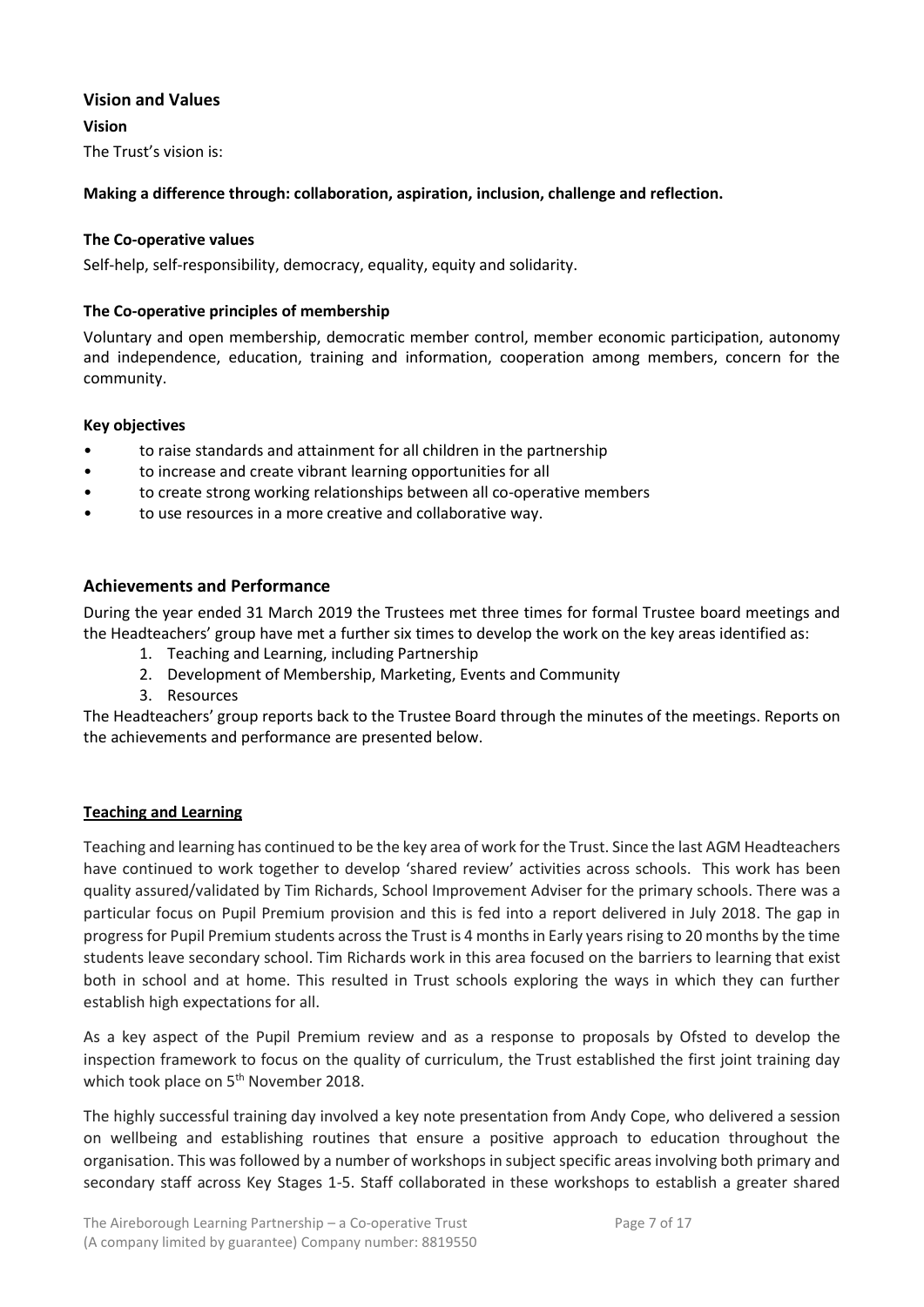understanding of the curriculums across phases and schools in order to further develop coherent curriculums across the Trust in the coming months.

*The Trusts first joint training day with keynote speech from Andy Cope:*





Schools within the Trust also continued to work together to monitor and review standards. Staff from member and partner schools completed monitoring visits to provide objective feedback that allowed schools to progress with plans to improve the quality of delivery.

In addition, a programme of subject leader meetings continues to operate across the ALPT for maths, English, science, PE, assessment and Early Years. These have allowed for the moderation of work across schools, the development of consistency of approach in key areas of the curriculum and subject development.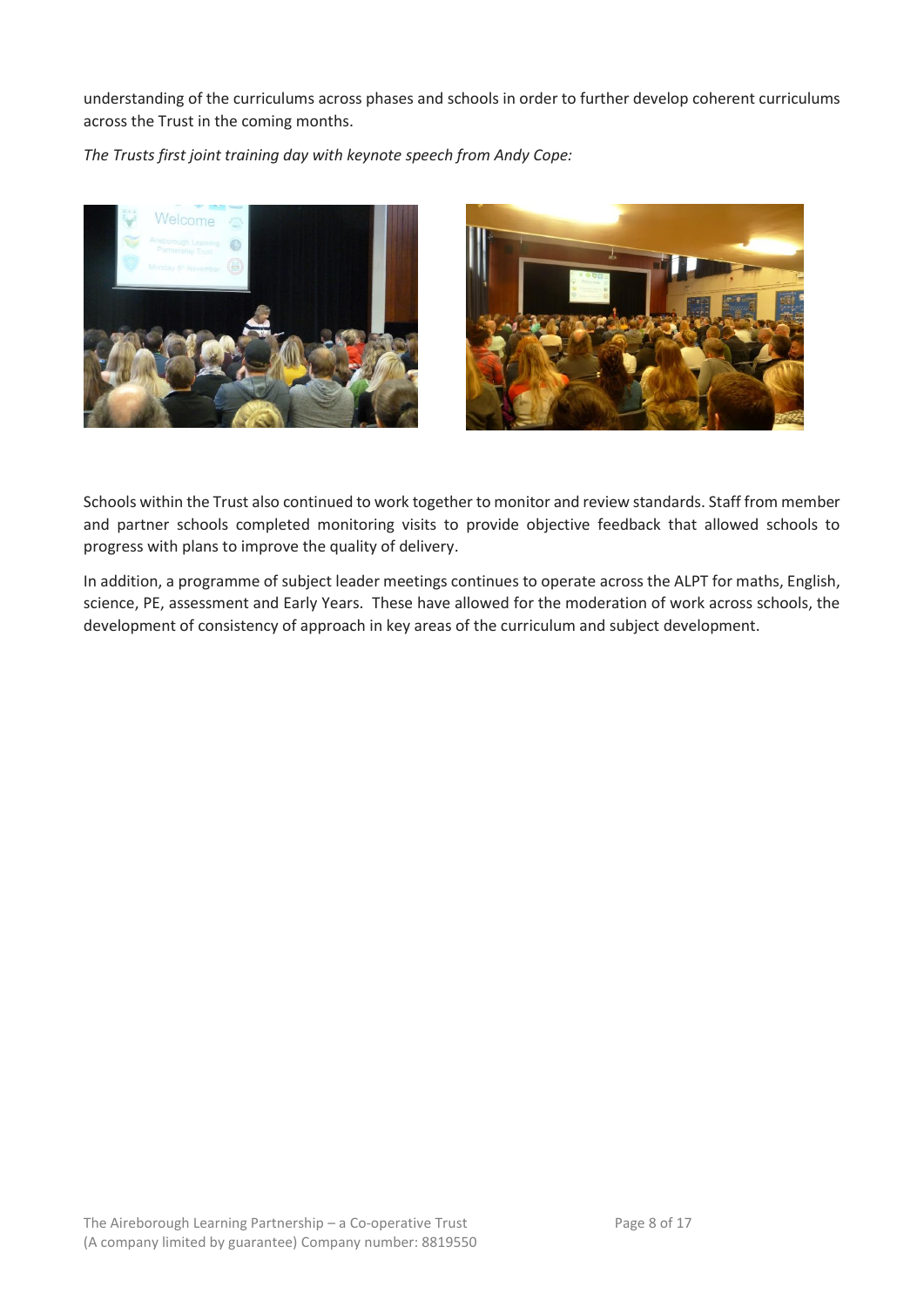# **Events and Community**

### **Art Exhibition**

From the 19th-20th June 2018 we held our annual art exhibition at Guiseley Methodist Church. All the schools belonging to the Trust produced fantastic pieces of art based on the theme "Recycled Art". All twelve schools visited the exhibition with small groups of children to contribute to a large piece of art that was produced over the 2 days. An ocean scene was created by using different painting techniques to form the backdrop and by using plastic bottles to make jellyfish for the 3D piece of work.

The exhibition was open during the daytime but we also opened late on the Tuesday evening to allow more of the local community to view the art. Anita Bowerman, official artist of the Tour de Yorkshire 2015 gave a presentation about her own recycled art and her use of recycled tools such as feather quills and twigs that she uses to paint with. She gave a demonstration of some of the techniques she uses; her talk was both interesting and informative. She brought along some of her work for us to view and was very impressed by the childrens' work.

When the children came to visit with their schools, in addition to contributing to the large piece of ocean themed art, they also had time to look at the work the other schools had made for the exhibition. The exhibition as a whole was a great success and was enjoyed by many generations of the community.

*Students work on display at the exhibition:*



### **Sports Events**

Joint APLT sporting events took place across the year with high numbers participating. Events included dodgeball and football tournaments.

### **Trust Choir**

Towards the end of the financial year, the Trust established a cross-school choir which will be performing at the 2019 Art Exhibition and hopefully at further events during the year including a proposed performance at Morrison's in Guiseley.

#### **Staffing and Resources**

Further joint CPD and training sessions were delivered during the year, including Safer Recruitment, Safer Working Practice and Child Protection Basic Awareness, in addition to the teaching and learning activities. Further training sessions have been agreed for 2019-20 academic year and these will be available to all new staff from Trust schools.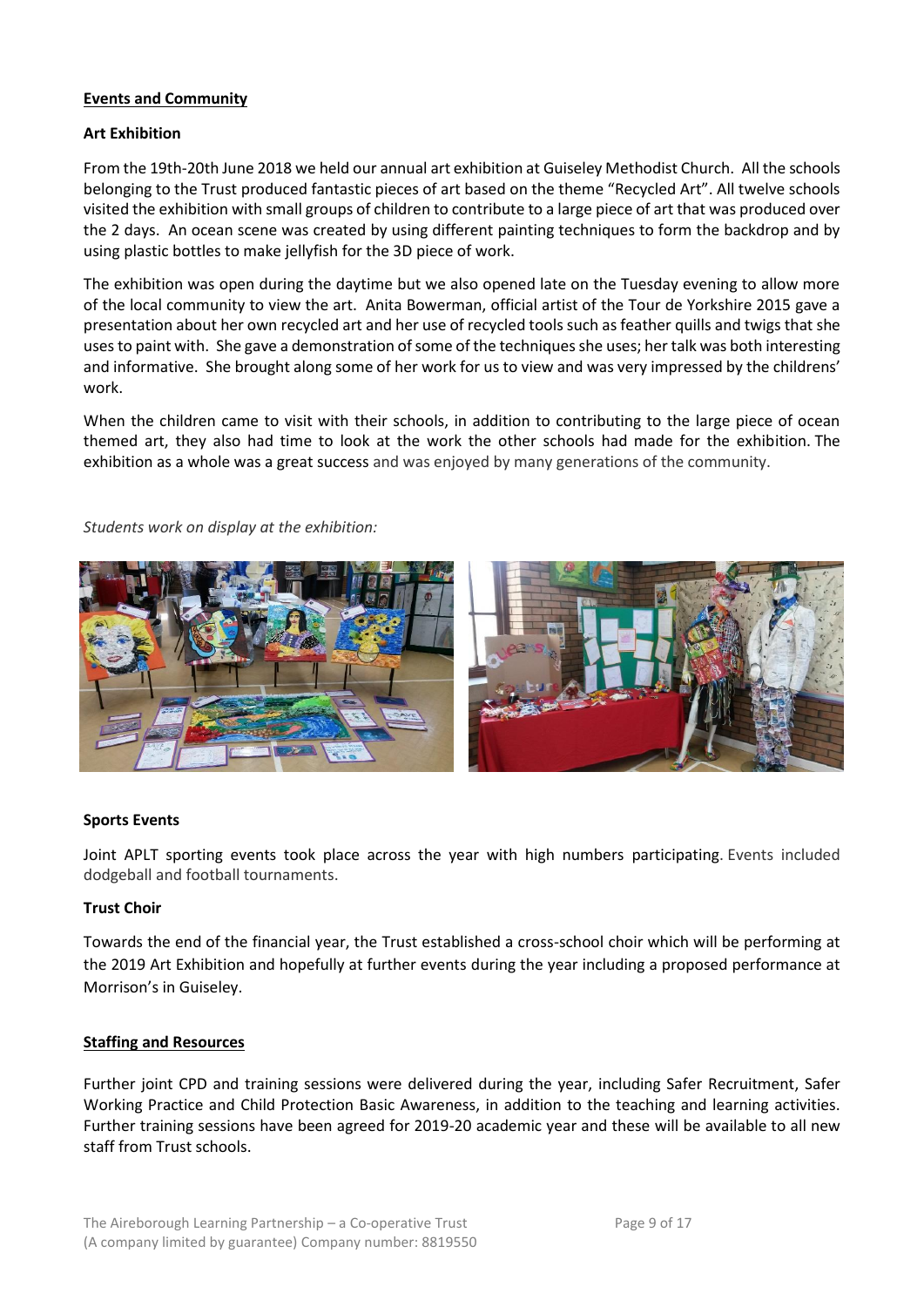# <span id="page-9-0"></span>**Future plans**

<span id="page-9-1"></span>The Trust will be exploring the opportunity for further Governor training in the 2019-20 academic year as well as holding a joint training session for support staff in September and a further full ALPT training day during the Autumn Term. Tim Richards stepped down from his role as School Improvement Advisor during the year and the role has been taken on by Brian Beal who the Trust schools have been working with during 2018-19 and this work will continue into the new academic year.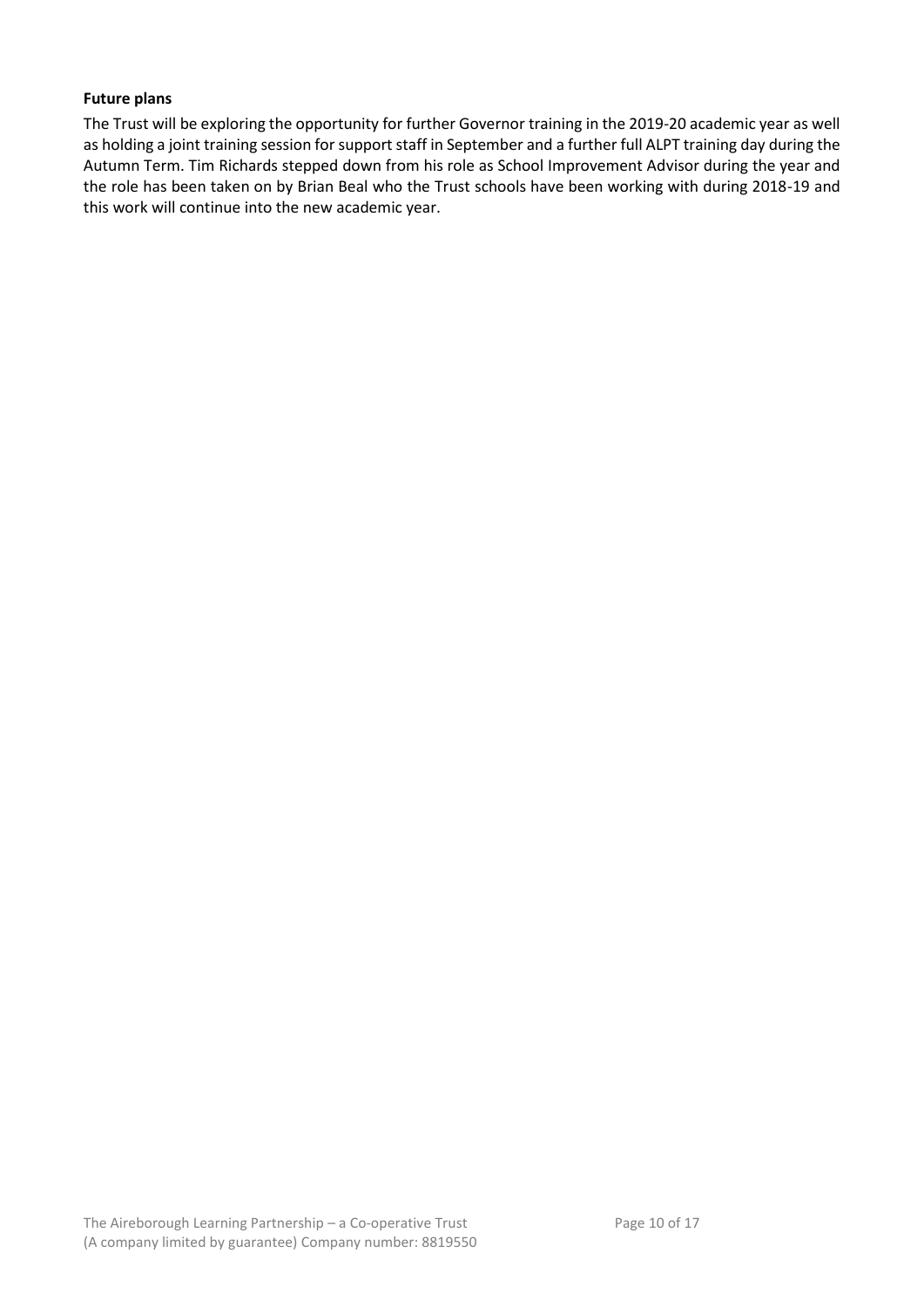# <span id="page-10-0"></span>**Financial Statements**

# <span id="page-10-1"></span>**Statement of the Trustees' responsibilities**

The Trustees, who are also directors of The Aireborough Learning Partnership – a Co-operative Trust for the purposes of company law, are responsible for preparing the Trustees' annual report and the financial statements in accordance with applicable law and generally accepted accounting practices.

Company law requires the Trustees to prepare financial statements for each financial period which give a true and fair view of the state of affairs of the charitable company and of the incoming resources and application of resources, including the income and expenditure of the charitable company for that period. In preparing these financial statements the Trustees are required to:

- Select suitable accounting policies and apply them consistently
- Observe the methods and principles in the charities SORP (Statement of Recommended Practice)
- Make judgements and estimates that are reasonable and prudent
- State whether applicable UK accounting standards have been followed, subject to any material departures disclosed and explained in the financial statements
- Prepare the financial statements on the going concern basis unless it is inappropriate to presume that the charitable company will continue in operation.

The Trustees are responsible for keeping proper accounting records which disclose with reasonable accuracy at any time the financial position of the charitable company and which enable them to ensure that the financial statements comply with the Companies Act 2006. They are also responsible for safeguarding the assets of the charitable company and hence for taking reasonable steps for the prevention and detection of fraud and other irregularities.

# **Small company provisions**

This report has been prepared in accordance with the special provisions for small companies under part 15 of the Companies Act 2006.

**On behalf of the Board of Trustees**

**Richard Lewis-Ogden Company Secretary 01 July 2019**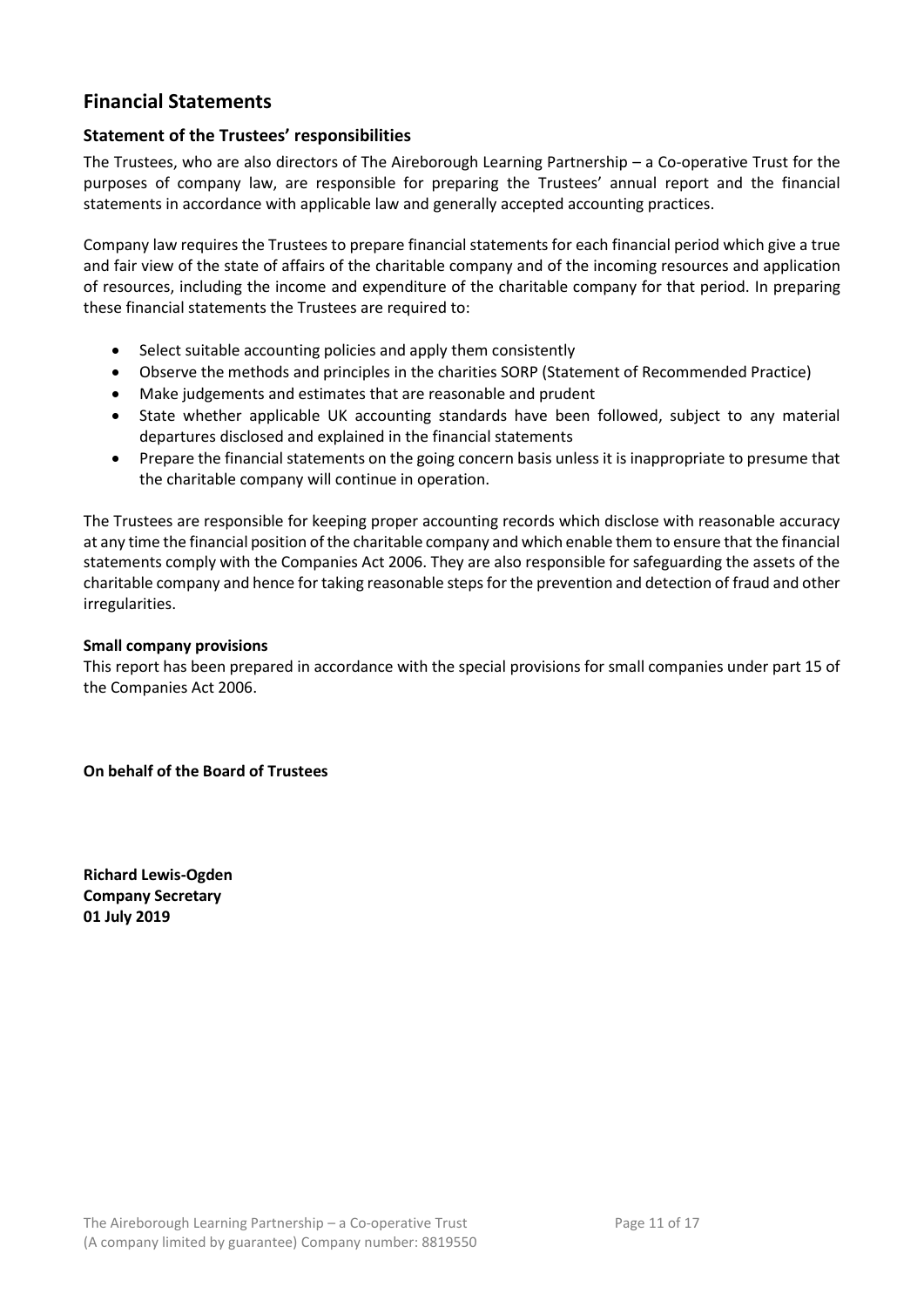<span id="page-11-0"></span>**Statement of financial activities, incorporating the income and expenditure account, for the year ended 31 March 2019**

|                                                  | <b>Notes</b>   | Year ended<br>31 March | Year ended<br>31 March |
|--------------------------------------------------|----------------|------------------------|------------------------|
|                                                  |                | 2019                   | 2018                   |
|                                                  |                | £                      | £                      |
| <b>Incoming resources</b>                        | 4              |                        |                        |
| Contributions from member and partner schools    |                | 12,000                 | 12,000                 |
| Grants received                                  |                | 5,000                  | 200                    |
| <b>Total incoming resources</b>                  |                | 17,000                 | 12,200                 |
| <b>Resources expended</b>                        |                |                        |                        |
| Charitable activities                            | 5              | 10,367                 | 2,676                  |
| Governance costs                                 | $\overline{7}$ | 7,192                  | 7,396                  |
| <b>Total resources expended</b>                  |                | 17,559                 | 10,072                 |
| Net incoming/(outgoing) resources for the period |                | (559)                  | 2,128                  |
| Total funds brought forward at 01 April 2018     |                | 8,612                  | 6,484                  |
| Prior year adjustments                           | 8              | (1, 845)               | 0                      |
| Total funds carried forward at 31 March 2019     |                | 6,208                  | 8,612                  |

The notes on pages 12 to 15 form an integral part of these financial statements.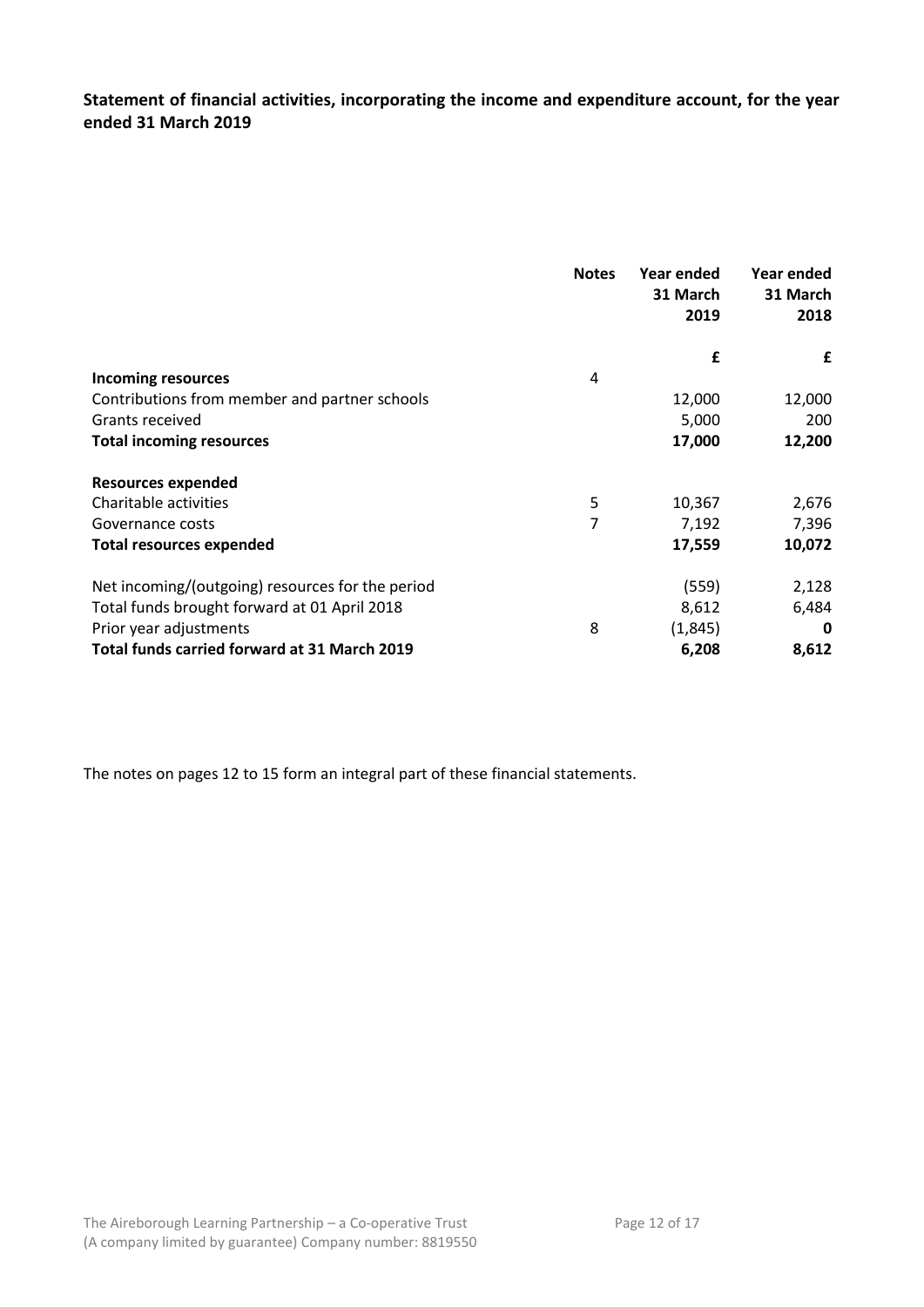# <span id="page-12-0"></span>**Balance sheet as at 31 March 2019**

|                                                | <b>Notes</b> | 31 March | 31 March |
|------------------------------------------------|--------------|----------|----------|
|                                                |              | 2019     | 2018     |
|                                                |              | £        | £        |
| <b>Current assets</b>                          | 11           |          |          |
| Current balance held on account                |              | 11,678   | 8,612    |
| Contributions due from Trust schools           |              | 0        | 0        |
|                                                |              | 11,678   | 8,612    |
| Creditors: amounts falling due within one year | 12           |          |          |
| <b>Grant due to Trust Schools</b>              |              | 5,000    | 0        |
| Reimbursement re registration fees             |              | 53       | 0        |
| VAT to be reclaimed                            | 13           | 417      | 0        |
|                                                |              | 5,470    | 0        |
| Net current assets                             |              | 6,208    | 8,612    |
| <b>Net assets</b>                              | 14           | 6,208    | 8,612    |
| <b>Funds</b>                                   |              |          |          |
| Unrestricted income funds                      | 15           | 1,208    | 8,612    |
| Restricted income funds                        | 16           | 5,000    | 0        |
| <b>Total funds</b>                             |              | 6,208    | 8,612    |

In approving these financial statements as Trustees of the company we hereby confirm that:

- 1. for the period stated above the company was entitled to the exemption from audit requirements conferred by section 477 of the Companies Act 2006
- 2. no notice has been deposited at the registered office of the company pursuant to section 476 of the Companies Act 2006 requesting that an audit be conducted for the year ended 31 March 2019
- 3. we acknowledge our responsibilities for:
	- 3.1. ensuring that the company keeps proper accounting records which comply with section 386 of the Companies Act 2006 and
	- 3.2. preparing financial statements which give a true and fair view of the state of affairs of the company at the end of the financial period and of it profit and loss for the period then ended in accordance with the requirements of sections 394 and 395 and which otherwise comply with the provisions of the Companies Act relating to financial statements, so far as applicable to the company.

These financial statements are prepared in accordance with the special provisions of Part 15 of the Companies Act 2006 relating to small companies and in accordance with the Financial Reporting Standard for Smaller Entities (effective April 2008).

The financial statements were approved by the board of on Monday, 01 July 2019 and signed on its behalf by

# **Paul Clayton Chair of Trustees**

The notes on pages 12 to 15 form an integral part of these financial statements.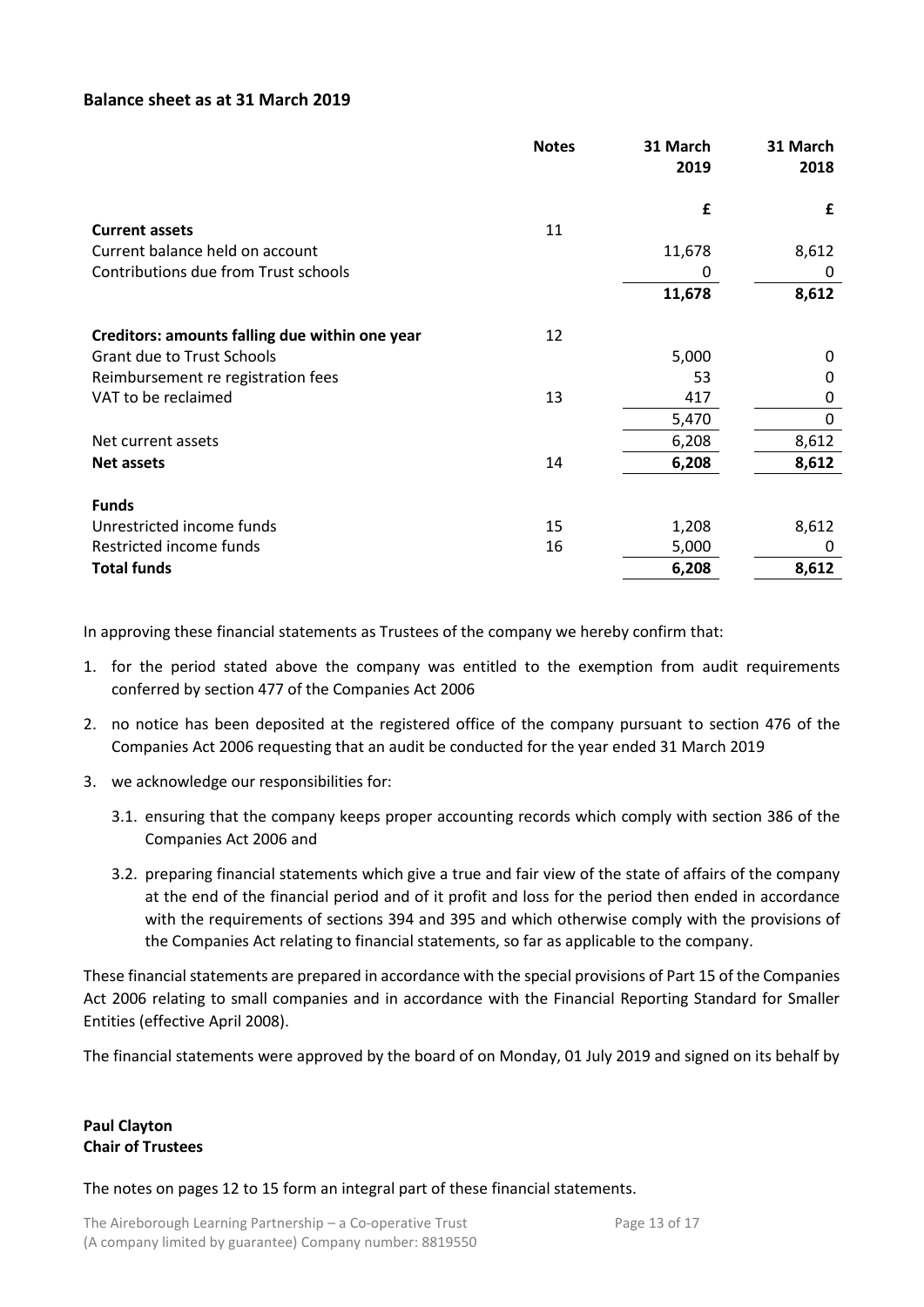# <span id="page-13-0"></span>**Notes to the accounts**

## **1. Basis of preparation**

These accounts have been prepared on the basis of historic cost in accordance with Accounting & Reporting by Charities - Statement of Recommended Practice (SORP 2005) and with Accounting Standards and with the Charities Act 1993 and the Companies Act 2006.

## **2. Accounting policies**

The principal accounting policies are summarised below. The accounting policies have been applied consistently throughout the accounting period.

### **2.1. Incoming resources**

Incoming resources are included in the Statement of Financial Activities (SoFA) when:

- the charity becomes entitled to the resources
- the Trustees are virtually certain they will receive the resources and
- the monetary value can be measured with sufficient reliability.

Where incoming resources have related expenditure the incoming resources and related expenditure are reported gross in the SoFA.

Grants and donations are only included in the SoFA when the charity has unconditional entitlement to the resources and are recognised in full in the year in which they are receivable.

Income from investments is included in the year in which it is receivable.

Donated services and facilities are only included in incoming resources (with an equivalent amount in resources expended) where the benefit to the charity is reasonably quantifiable, measurable and material. The value placed on these resources is the estimated value to the charity of the service or facility received.

The value of any voluntary help received is not included in the accounts but is described in the Trustees' annual report.

### **2.2. Resources expended**

Expenditure is recognised on an annual basis as a liability is incurred. Expenditure includes VAT, which cannot be recovered and is reported as part of the expenditure to which it relates.

Charitable expenditure comprises those costs incurred by the charity in the delivery of the activities and services for its beneficiaries. It includes both costs that can be allocated directly to such activities and those costs of an indirect nature necessary to support them.

### **3. Investment income**

There was no investment income received during the period.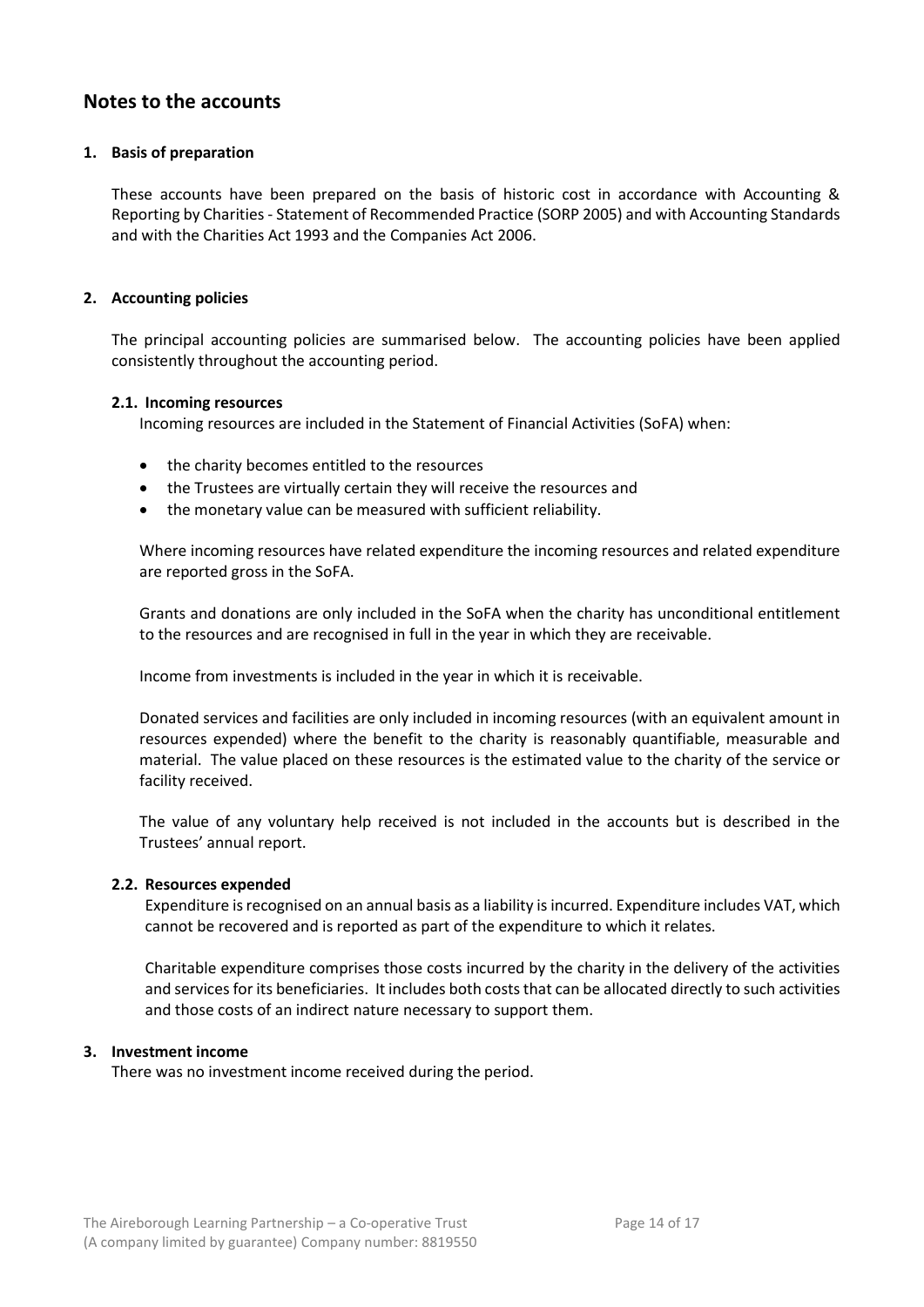# 4. **Incoming resources from charitable activities**

|                                         | Unrestricted<br>funds | <b>Restricted</b><br>funds | Year ended<br>31 March<br>2019 | Year ended<br>31 March<br>2018 |
|-----------------------------------------|-----------------------|----------------------------|--------------------------------|--------------------------------|
| <b>Contributions from Trust schools</b> | £12,000               | £0                         | £12,000                        | £12,000                        |
| Grant received                          | £0                    | £5,000                     | £5,000                         | £200                           |
|                                         | £12,000               | £5,000                     | £12,200                        | £12,200                        |

# **5. Cost of charitable activities – by fund type**

|                                 | Unrestricted<br>funds | <b>Restricted</b><br>funds | Year ended<br>31 March<br>2019 | Year ended<br>31 March<br>2018 |
|---------------------------------|-----------------------|----------------------------|--------------------------------|--------------------------------|
| Children's and community events | £1,013                | £5,000                     | £6,013                         | £1,481                         |
| Professional development        | £4,354                | £0                         | £4.354                         | £1,195                         |
|                                 | £5,367                | £5,000                     | £10,367                        | £2,676                         |

# **6. Cost of charitable activities - by activity**

|                                 | <b>Activities undertaken</b> | Year ended | Year ended |
|---------------------------------|------------------------------|------------|------------|
|                                 | directly                     | 31 March   | 31 March   |
|                                 |                              | 2019       | 2018       |
| Children's and community events | £6,013                       | £6,013     | £1,481     |
| Professional development        | £4.354                       | £4.354     | £1,195     |
|                                 | £10,367                      | £10,367    | £2,676     |

# **7. Governance costs**

|                         | <b>Unrestricted funds</b> | <b>Year Ended 31 March</b> | <b>Year Ended 31 March</b> |
|-------------------------|---------------------------|----------------------------|----------------------------|
|                         |                           | 2019                       | 2018                       |
| Salary costs            | £5,017                    | £5,017                     | £2,992                     |
| Staff training          | £0                        | £0                         | £84                        |
| Staff travel            | £0                        | £0                         | £301                       |
| Communications          | £92                       | £92                        | £93                        |
| Marketing costs         | £0                        | £0                         | £1,515                     |
| Web hosting & website   | £200                      | £200                       | £60                        |
| development             |                           |                            |                            |
| Meeting costs           | £1,510                    | £1,510                     | £1,338                     |
| Company secretary costs | £0                        | £0                         | £1,000                     |
| Data Protection Officer | £320                      | £320                       | £0                         |
| Service                 |                           |                            |                            |
| Information             | £40                       | £40                        | £0                         |
| Commissioner            |                           |                            |                            |
| Registration            |                           |                            |                            |
| Companies<br>House      | £13                       | £13                        | £13                        |
| <b>Annual Return</b>    |                           |                            |                            |
|                         | £7,192                    | £7,192                     | £7,396                     |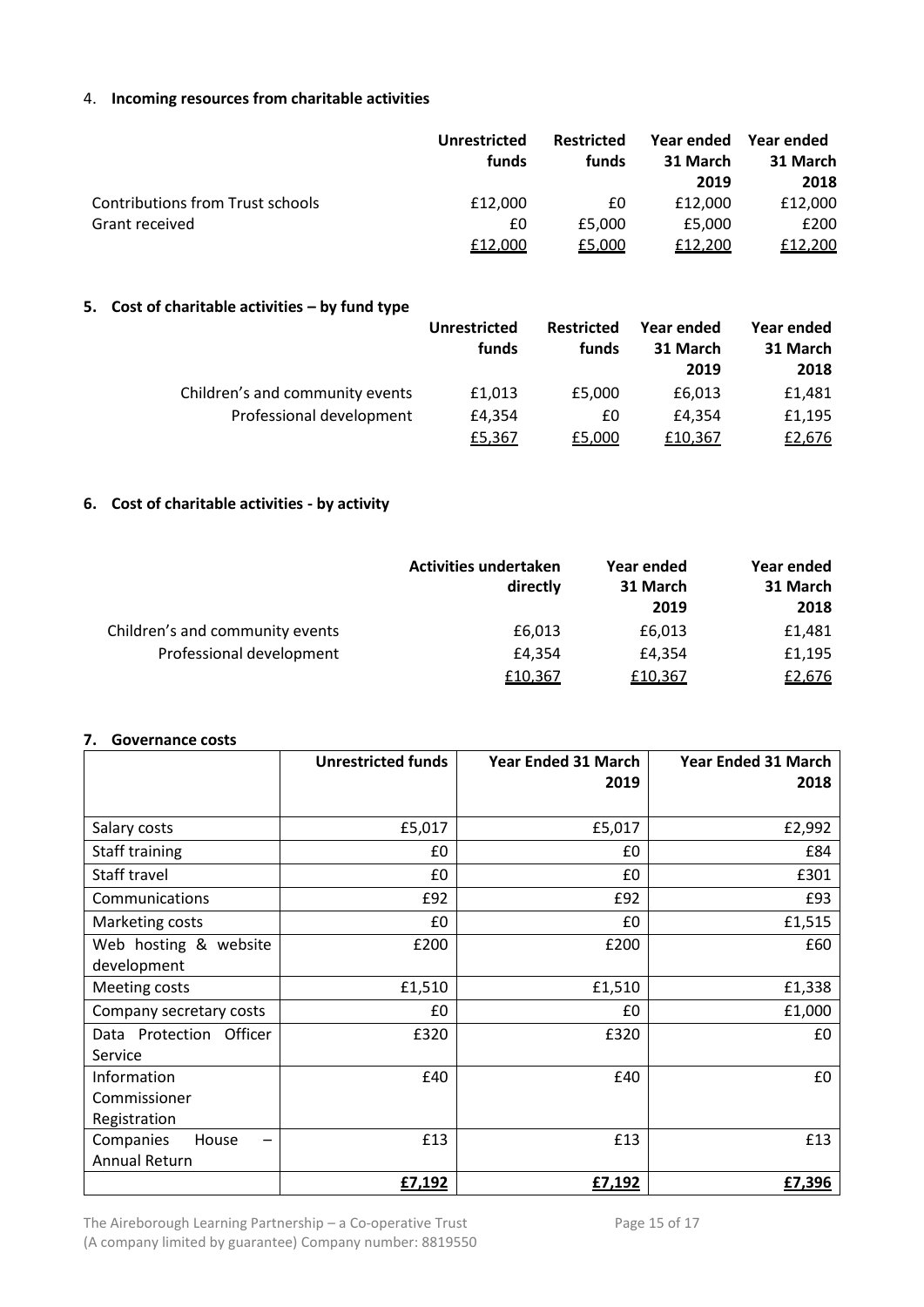## **8. Prior Year Adjustments**

| Income double counted in 2016/17 | (1,200)  | 0 |
|----------------------------------|----------|---|
| VAT adjustment 2016/17           | (408)    | O |
| VAT adjustment 2017/18           | (237)    |   |
|                                  | (1, 845) |   |
|                                  |          |   |

# **9. Employees**

Since the start of this financial year, the Trust has one employee who is employed through Rufford Park Primary School with the associated costs reflected above. No expenses are paid to Trustees.

### **10. Taxation**

The charity's activities fall within the exemptions afforded by the provisions of the Income and Corporation Taxes act 1988. Accordingly, there is no taxation charge in these accounts.

# **11. Debtors**

As at 31 March 2019 there were no amounts due to the Trust.

# **12. Creditors**

At 31 March 2019, £5,000 received from a grant was held by the Trust and was paid to two of the Trust's primary schools during the following financial year.

The Company Secretary was due to be reimbursed for expenses for the Companies House annual submission fee (£13) and the registration with the Information Commissioner (£40).

There were no creditors at the end of the previous financial year.

## **13. Value Added Tax**

The Trust is not registered for VAT. The adjustment in the accounts relates to VAT having being claimed in error on some expenses paid through the schools' financial systems.

### **14. Analysis of net assets between funds**

|                                                      | <b>Unrestricted funds</b> | <b>Restricted funds</b> | <b>Total funds</b> |
|------------------------------------------------------|---------------------------|-------------------------|--------------------|
| Fund balances at 31 March<br>2019 as represented by: |                           |                         |                    |
| Net Assets held                                      | 1,208                     | 5,000                   | 6,208              |
|                                                      | £1,208                    | £5,000                  | £6,208             |

### **15. Unrestricted funds**

|                            | At                                            | <b>Prior year</b> Incoming Outgoing |                   |         | At            |
|----------------------------|-----------------------------------------------|-------------------------------------|-------------------|---------|---------------|
|                            | 01 April 2018 Adjustments resources resources |                                     |                   |         | 31 March 2019 |
| General unrestricted funds | £8.612                                        |                                     | f(1845) f(12.000) | £12.559 | £6,208        |